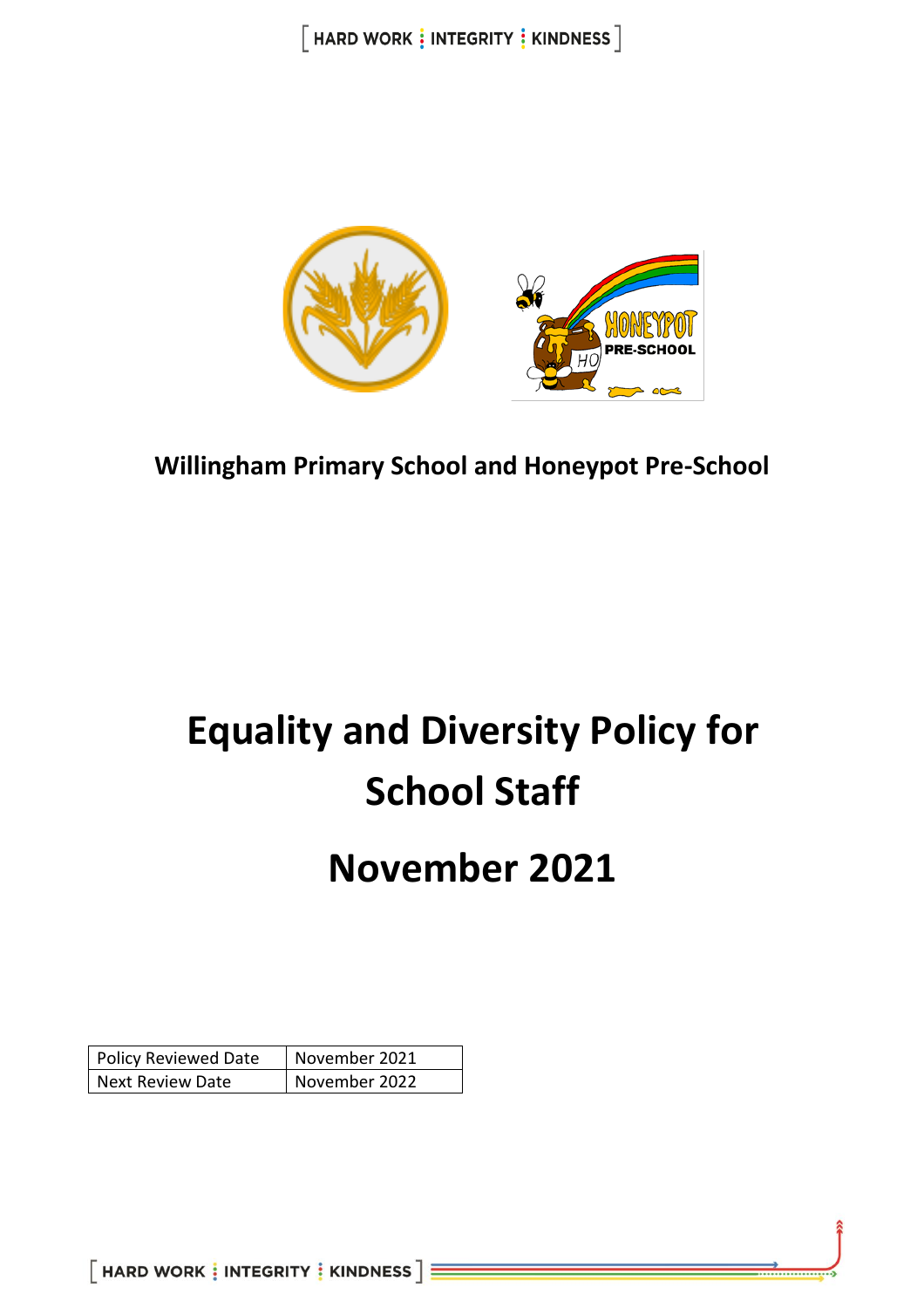## $[$  HARD WORK  $\vdots$  INTEGRITY  $\vdots$  KINDNESS  $]$

## **Contents**

| 1.  | <b>Terms of Reference</b>                              | 3 |
|-----|--------------------------------------------------------|---|
| 2.  | Introduction                                           | 3 |
| 3.  | Scope and Purpose of the Policy                        | 4 |
| 4.  | <b>Protected Characteristics</b>                       | 4 |
| 5.  | How can you be Discriminated Against?                  | 4 |
| 6.  | Employee Training, Promotion and Conditions of Service | 5 |
| 7.  | Discipline and Termination of Employment               | 5 |
| 8.  | <b>Disability Discrimination</b>                       | 5 |
| 9.  | Fixed-term Employees, Casual and Agency Workers        | 5 |
| 10. | Part-time Work                                         | 6 |
| 11. | <b>Breaches of this Policy</b>                         | 6 |
| 12. | Who is Responsible for this Policy?                    | 6 |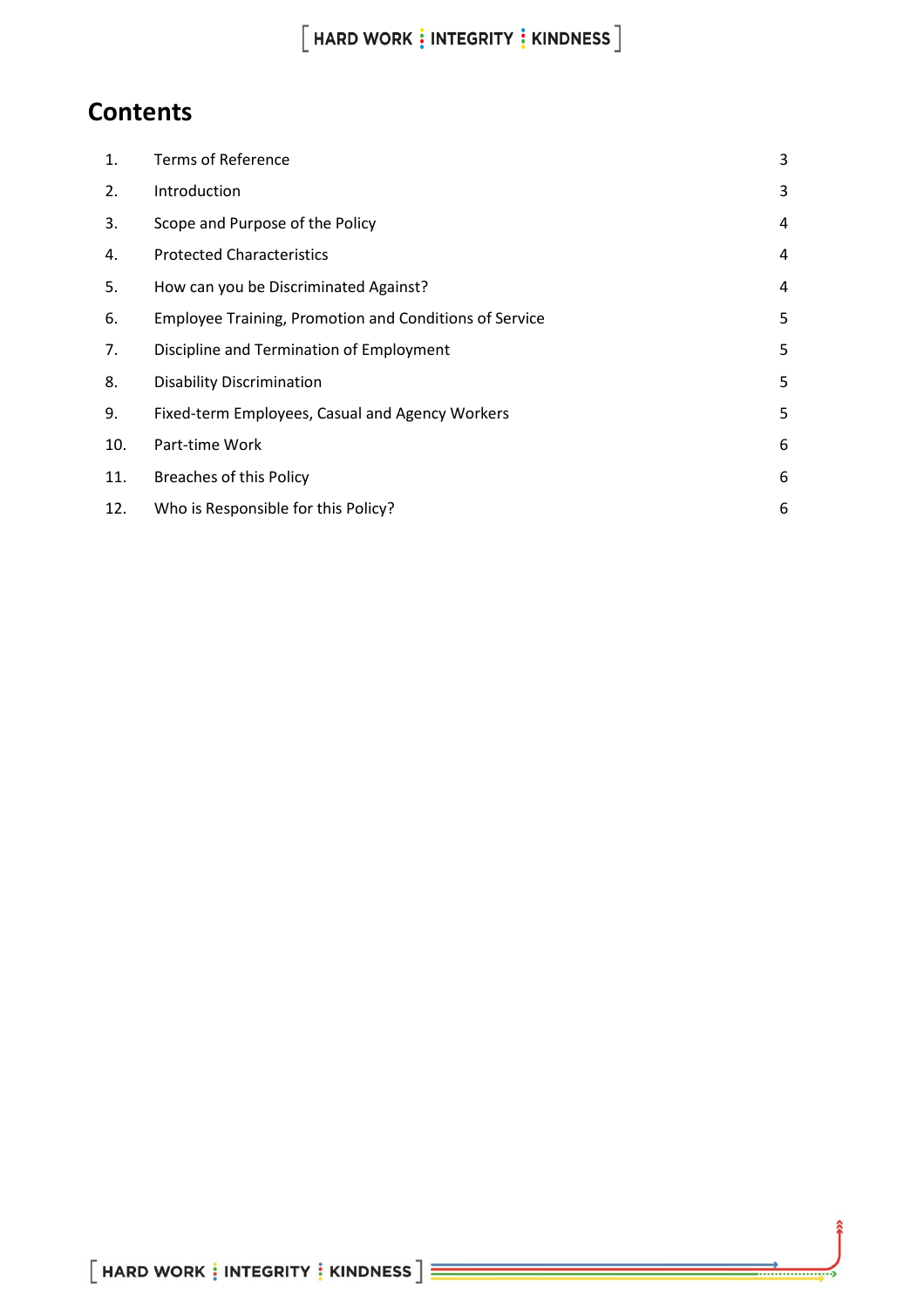#### <span id="page-2-0"></span>1. Terms of Reference

1.1. For all employees, governors and volunteers employed or appointed by the Governing Body of Willingham Primary School and Honeypot Pre-school.

#### 1.2. Definitions:

"Headteacher" also refers to any other title used to identify the Headteacher, where appropriate, or other senior manager delegated to deal with the matter by the Headteacher.

"Companion" refers to a person chosen by the employee to accompany them, who shall be a trade union representative or a workplace colleague.

#### <span id="page-2-1"></span>2. Introduction

- 2.1. The School/Trust/Governing Body is committed to promoting equality of opportunity for all employees and job applicants. We aim to create a supportive and inclusive working environment in which all individuals are able to make the best use of their skills, free from discrimination or harassment, and in which all decisions are based on merit.
- 2.2. The Governing Body/Trust/employer will take allegations of discrimination seriously and address them promptly and confidentially, where possible.
- 2.3. This policy covers all individuals working at all levels and grades, including senior managers, employees, trainees, part-time and fixed-term employees, volunteers, casual workers, agency staff and governors (collectively referred to as employees in this policy). All employees have a duty to act in accordance with this policy and treat colleagues with dignity at all times, as well as a duty not to discriminate against or harass other employees, regardless of their status. Details of this are in the Bullying and Harassment Policy.
- 2.4. All employees are personally responsible for ensuring that they adhere to the policy and promote our aims and objectives with regard to equal opportunities. In certain circumstances, the Governing Body could be held to be vicariously liable for the actions of their employees. Employees should be aware that they may be personally liable if they are found to have discriminated against another person whilst in School or on School-related business.
- 2.5. This policy does not form part of any employee's contract of employment and it may be amended at any time following consultation. Elements of this procedure may be varied as appropriate in any case.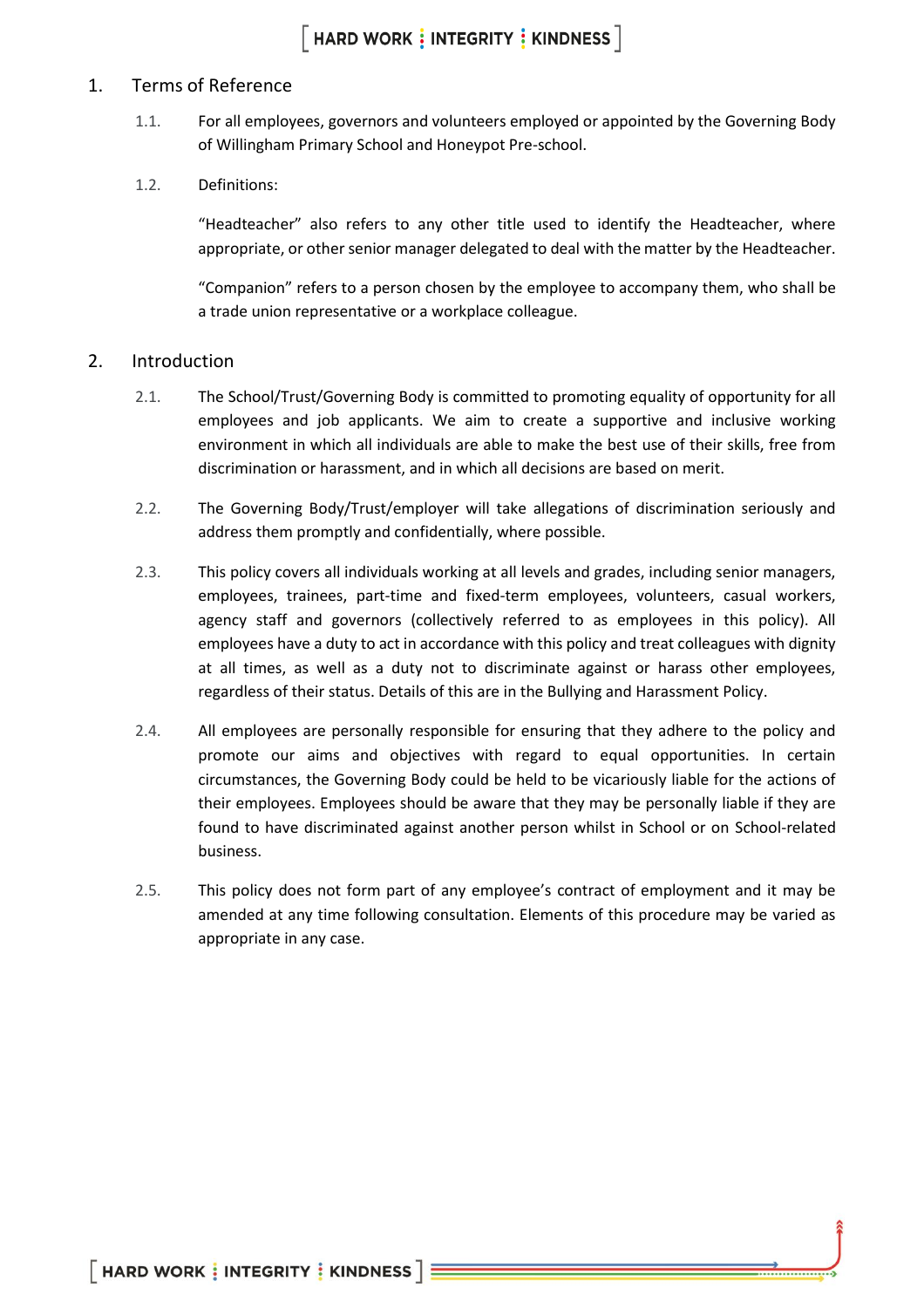#### <span id="page-3-0"></span>3. Scope and Purpose of the Policy

- 3.1. This policy applies to all aspects of our relationship with employees and to relations between employees at all levels. This includes job advertisements, recruitment and selection, training and development, opportunities for promotion, conditions of service, pay and benefits, conduct at work, disciplinary and grievance procedures, and termination of employment.
- 3.2. We will take appropriate steps to accommodate the requirements of different religions, cultures, and domestic responsibilities. Please see the following for specific information on our approach to these issues.

#### <span id="page-3-1"></span>4. Protected Characteristics

- 4.1. Discrimination is being treated unfairly for one of the following reasons:
	- − Age
	- − Disability
	- Being married or in a civil partnership
	- Pregnancy or maternity
	- Race (including colour, nationality, ethnic or national origin)
	- − Religion or belief
	- − Sex
	- − Sexual orientation
	- Gender reassignment
- 4.2. These are called protected characteristics in the Equality Act 2010. Discrimination based on any of these protected characteristics is against the law.

#### <span id="page-3-2"></span>5. How can you be Discriminated Against?

- 5.1. Discrimination by or against an employee is generally prohibited unless there is a specific legal exemption. Discrimination may be direct or indirect and it may occur intentionally or unintentionally.
- 5.2. Direct discrimination occurs where someone is treated less favourably because of one or more of the protected characteristics set out above. For example, rejecting an applicant on the grounds of their race because they would not "fit in" would be direct discrimination.
- 5.3. Indirect discrimination is where there is a provision, criterion or practice that applies to everyone but adversely affects people with a particular protected characteristic more than others and is not justified. For example, a requirement to work full time adversely affects women because they generally have greater childcare commitments than men. Such a requirement will be discriminatory unless it is objectively justified.
- 5.4. Harassment related to any of the protected characteristics is prohibited. Harassment is unwanted conduct that has the purpose or effect of violating someone's dignity or creating an intimidating, hostile, degrading, humiliating or offensive environment for them. Harassment is dealt with further in our Bullying and Harassment Policy.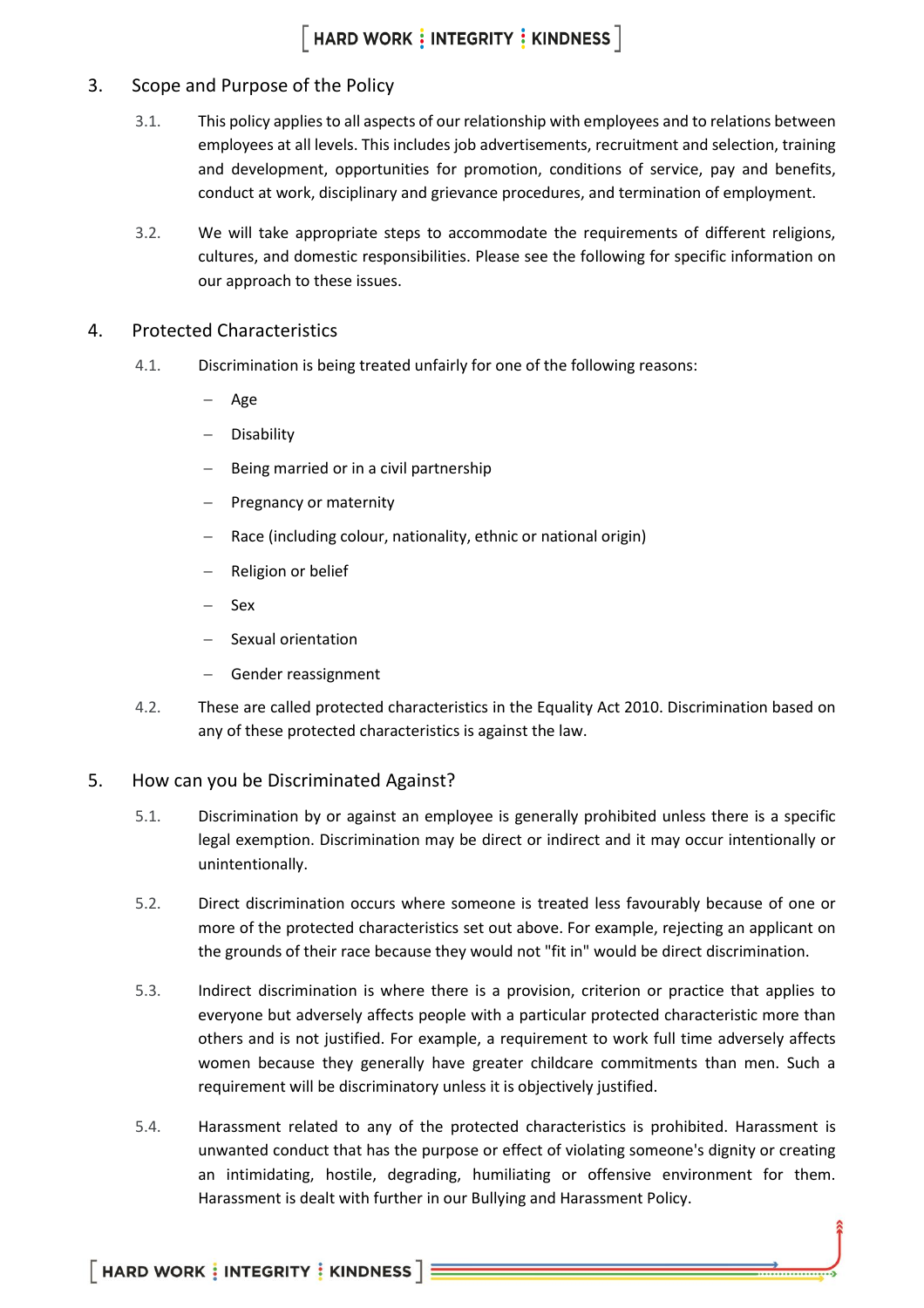5.5. Victimisation is also prohibited. This is less favourable treatment of someone who has complained or given information about discrimination or harassment or supported someone else's complaint.

#### <span id="page-4-0"></span>6. Employee Training, Promotion and Conditions of Service

- 6.1. All managers must set an appropriate standard of behaviour, lead by example and ensure that those they manage adhere to the policy and promote our aims and objectives with regard to equal opportunities. Managers will be given appropriate training on equal opportunities awareness and equal opportunities recruitment and selection best practice. [Name of Senior Manager] has overall responsibility for equal opportunities training.
- 6.2. Employee training needs will be identified through regular appraisals. All employees will be given appropriate access to training to enable them to progress within the organisation and all promotion decisions will be made on the basis of merit. Workforce composition and promotions will be regularly monitored to ensure equality of opportunity at all levels of the organisation. Where appropriate, steps will be taken to identify and remove unjustified barriers and to meet the special needs of disadvantaged or underrepresented groups.
- 6.3. Our conditions of service, benefits and facilities are reviewed regularly to ensure that they are available to all employees who should have access to them and that there are no unlawful obstacles to accessing them.

#### <span id="page-4-1"></span>7. Discipline and Termination of Employment

- 7.1. We will ensure that disciplinary procedures and penalties are applied without discrimination, whether they result in disciplinary warnings, dismissal or other disciplinary action.
- 7.2. We will ensure that redundancy criteria and procedures are fair and objective and are not directly or indirectly discriminatory.

#### <span id="page-4-2"></span>8. Disability Discrimination

- 8.1. If you are disabled or become disabled, we encourage you to tell us about your condition so that we can support you as appropriate.
- 8.2. If you experience difficulties at work because of your disability, you should speak to your line manager to discuss any reasonable adjustments that would help overcome or minimise the difficulty. Your line manager may wish to consult with you and your medical adviser/s about possible adjustments. We will consider the matter carefully and try to accommodate your needs. If we consider a particular adjustment would not be reasonable, we will explain our reasons and try to find an alternative solution where possible.
- 8.3. We will monitor the physical features of our premises to consider whether they place disabled workers and job applicants at a substantial disadvantage compared to other employees. Where reasonable, we will take steps to improve access for disabled employees.

#### <span id="page-4-3"></span>9. Fixed-term Employees, Casual and Agency Workers

9.1. We monitor our use of fixed-term employees, casual and agency workers, and their conditions of service, to ensure that they are being offered appropriate access to benefits,